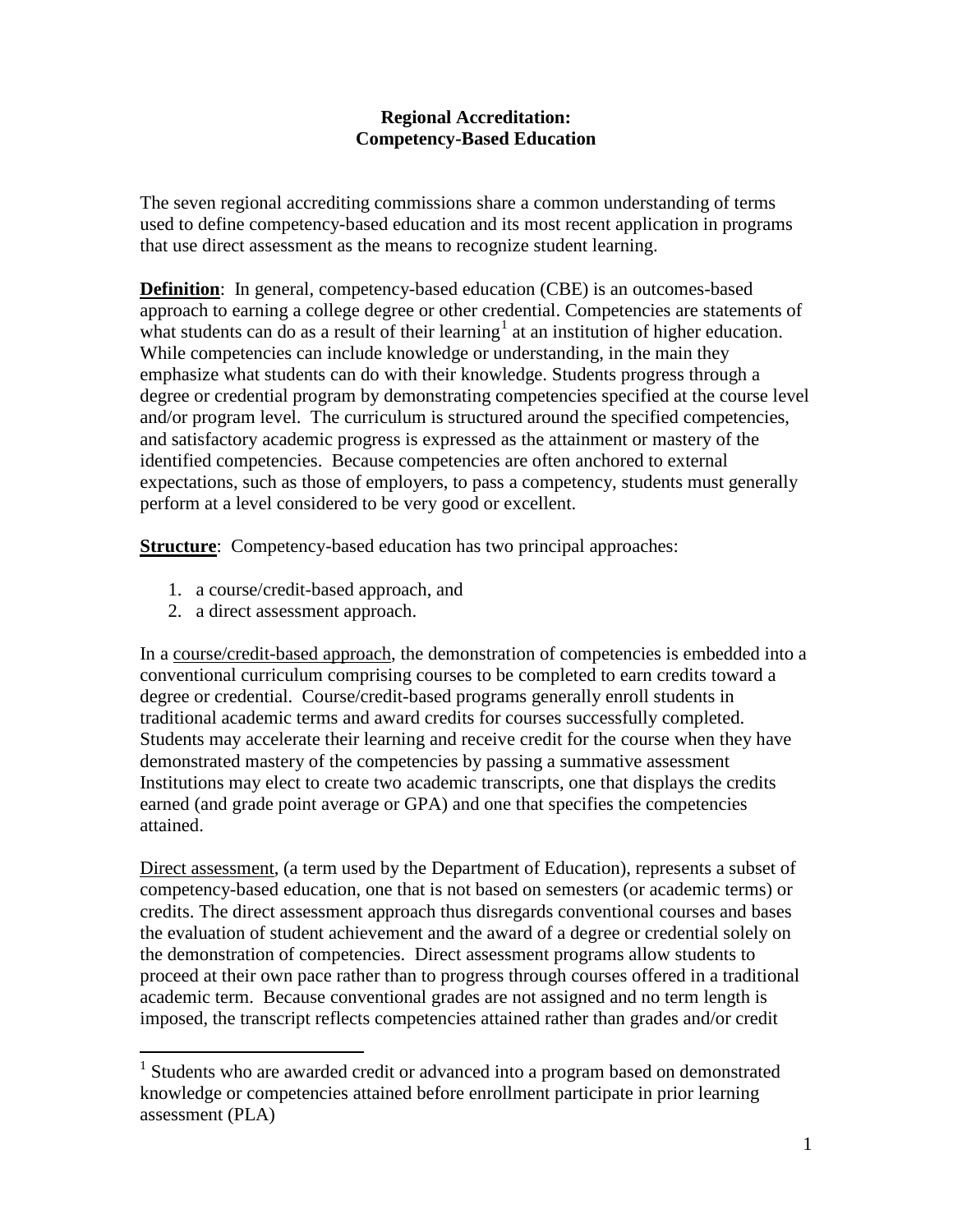hours earned. And as with all competency-based education, students are expected to demonstrate the competency at a high level of achievement. Students demonstrate the competencies while they are enrolled in the program; transfer credit or prior learning assessment is not permitted in direct assessment programs or in the direct assessment portion of a "partial direct assessment" program. Direct assessment programs establish "credit-hour equivalencies" for the student learning outcomes they evaluate and may choose to provide a transcript indicating course/credit equivalencies in addition to the competency transcript.

In establishing credit hour equivalencies, institutions will be expected to:

- 1. draw upon their previously defined policies in the credit hour (consistent with federal regulation); and
- 2. focus on the amount of learning but not the time component of learning.

A third, hybrid approach, combines the course-based approach and the direct assessment approach. Hybrid programs allow students to complete a degree or credential through a combination of direct assessment of competencies and credit hours.

## **Approval of Competency-Based Education Program by the Accrediting Agency**

Course/credit-based programs: The first time an institution offers a credit-based CBE program, it must be approved by its regional accreditor as a substantive change; the accreditor will provide guidance about the submission of future CBE programs. A program may be considered to be competency-based when all of the courses (for the program, for general education, for the major) have learning goals expressed as competencies approved at the program level (i.e., any instructor teaching a course will teach it as a competency-based course) and each student must demonstrate mastery of every competency in a course to earn credit for the course.

Direct assessment programs: Per federal regulations, direct assessment programs must be approved by the accreditor because the degree/credential is awarded only on the basis of the attainment of competencies and not on the award of credit). Therefore institutions proposing to offer direct assessment programs must submit their plans to their accrediting agency for approval prior to implementation. Federal regulations require accreditors to incorporate into their substantive change review an assessment of the sufficiency of faculty resources to support the program, including the qualifications of instructional staff<sup>[2](#page-1-0)</sup>. In addition, accreditors are required to evaluate and approve the institution's methodology for determining the credit hour equivalence of the direct assessment measures.

<span id="page-1-0"></span> $2$  Institutions that disaggregate the faculty roles (e.g., as subject matter experts, mentors, coaches, assessors) must demonstrate the sufficiency of expertise in the content or professional area, the availability of content area experts and others to support student learning and that the various roles add up to perform the functions of traditional faculty.